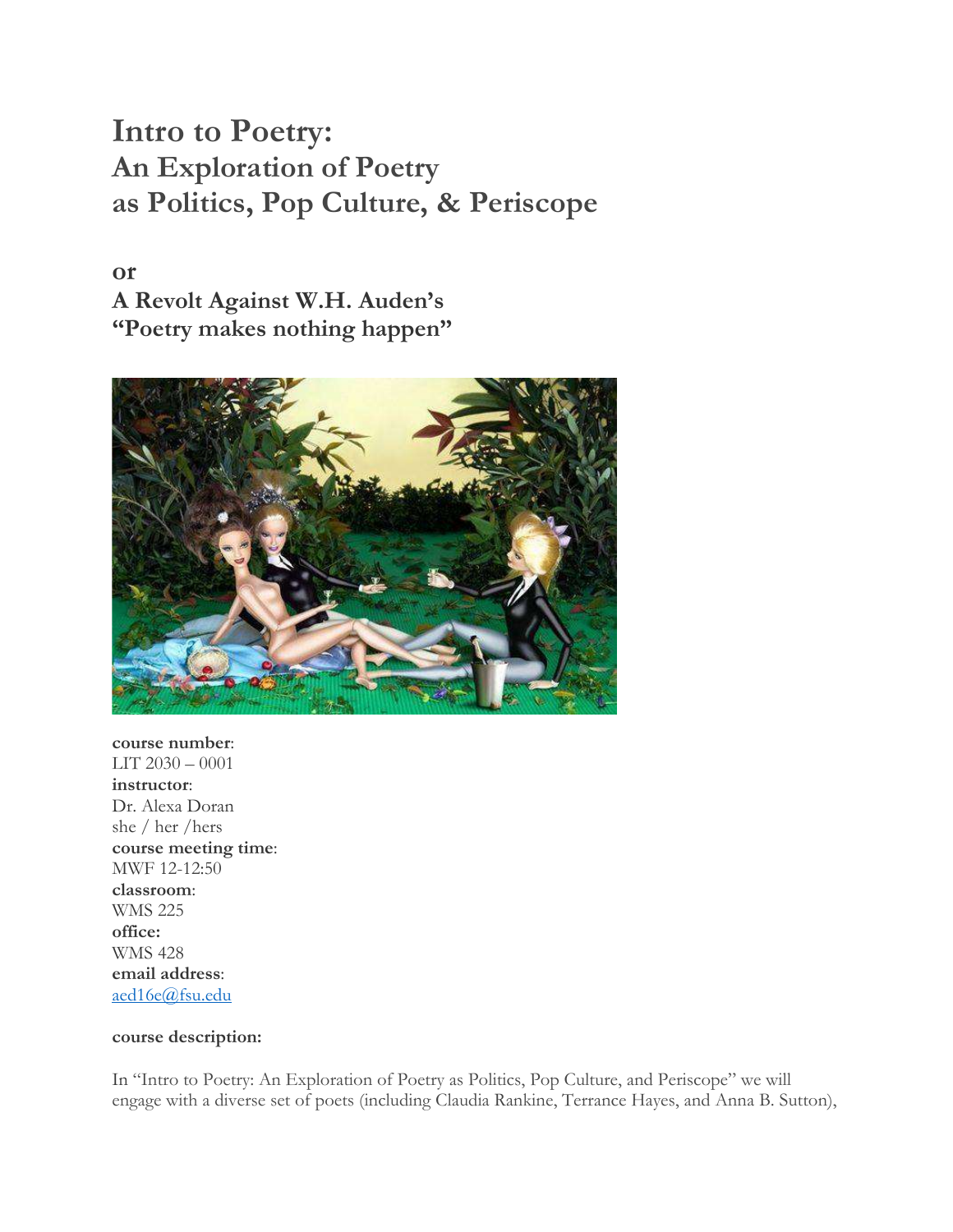forms, critics, and subgenres of poetry in order to work toward a meaningful understanding of the role of poets and poetry in our current culture. Students should expect to read, review, analyze, and compose poetry in this course.

#### **required texts:**

|  | <b>Status</b><br>Required |  |                                                                                                                                                        | Citizen: An American Lyric, Author: Rankine, Publisher:<br>Graywolf, Edition: 1ST, Year Published: 2014, Copyright |  |
|--|---------------------------|--|--------------------------------------------------------------------------------------------------------------------------------------------------------|--------------------------------------------------------------------------------------------------------------------|--|
|  | <b>ISBN</b>               |  | 9781555976903                                                                                                                                          | Year: 2014                                                                                                         |  |
|  | Status Required           |  | How to Be Drawn, Author: Hayes, Publisher: Penguin<br>Publishing Group, Edition: 1ST, Year Published: 2015,<br>ISBN 9780143126881 Copyright Year: 2015 |                                                                                                                    |  |
|  |                           |  |                                                                                                                                                        |                                                                                                                    |  |
|  | Status Required           |  | Kinky, Author: Denise Duhamel, Publisher: Orchises                                                                                                     |                                                                                                                    |  |
|  | ISBN 9780914061618 1997   |  | Press, Edition: 1st, Year Published: 1997, Copyright Year.                                                                                             |                                                                                                                    |  |
|  | Status Required           |  | Savage Flower, Author: Anna B. Sutton, Publisher: Black.                                                                                               |                                                                                                                    |  |
|  |                           |  | Lawrence Press, Edition: 1st, Year Published: 2021,<br>ISBN 9781625570239 Copyright Year: 2021                                                         |                                                                                                                    |  |
|  | Status Required           |  |                                                                                                                                                        | Mules of Love, Author: Ellen Bass, Publisher: BOA<br>Editions, Edition: 1st, Year Published: 2002, Copyright       |  |
|  |                           |  | ISBN 9781929918225 Year 2002                                                                                                                           |                                                                                                                    |  |
|  | Status Required           |  |                                                                                                                                                        | There Are More Beautiful Things Than Beyonce, Author:                                                              |  |
|  |                           |  | Morgan Parker, Publisher: Tin House Books, Edition: 1st.<br>ISBN 9781941040539 Year Published: 2017, Copyright Year: 2017                              |                                                                                                                    |  |

# **Class Calendar**

#### **W. 1. 5**

Attendance Poem What to Expect Generative Writing Exercise:

What is something you want to react to but haven't had time to react to yet? Given enough time, how would you react?

HW:

Read Mary Ruefle PDF

#### **F. 1. 7**

Attendance Poem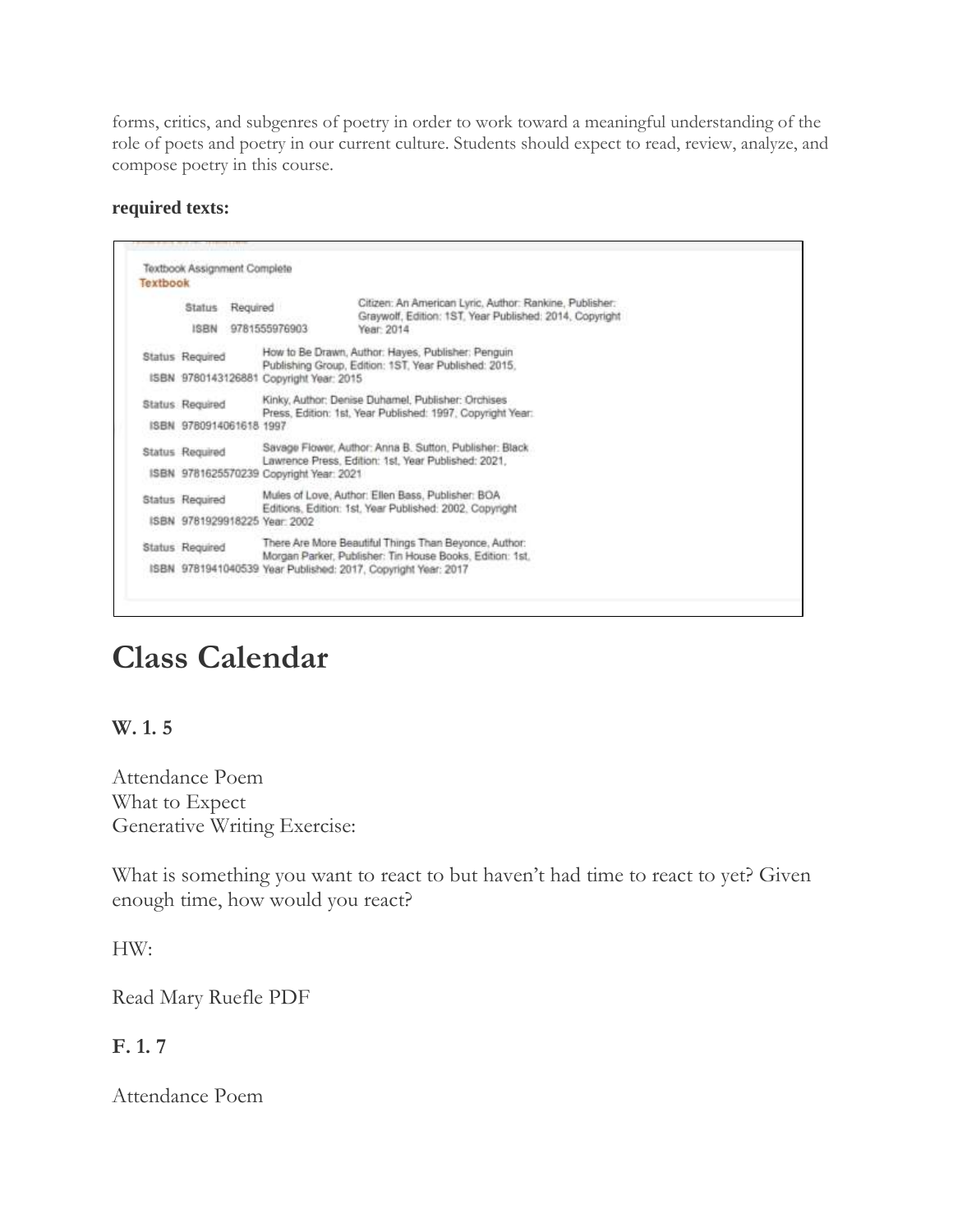Generative Writing: Ruefle In Class: Small Group Activity/ Class Discussion: Poems as Potion? What ingredients go in an effective poem?

HW:

Read "Four Temperaments"

# **M. 1. 10**

Attendance Poem Four Temperaments Discussion Four Temperaments Generative Writing (Several poems which temperaments)

HW:

Read "Political Packet" Reflection 1

# **W 1. 12**

Attendance Poem In Class Discussion Political Packet Poetry Prompt 1

HW:

Work on Poetry Prompt 1

**F. 1. 14**

no class – work on Poetry Prompt 1

# **M. 1. 17**

no class – Martin Luther King Jr. Day

# **W. 1. 19**

Attendance Poem Introduction to Denise Duhamel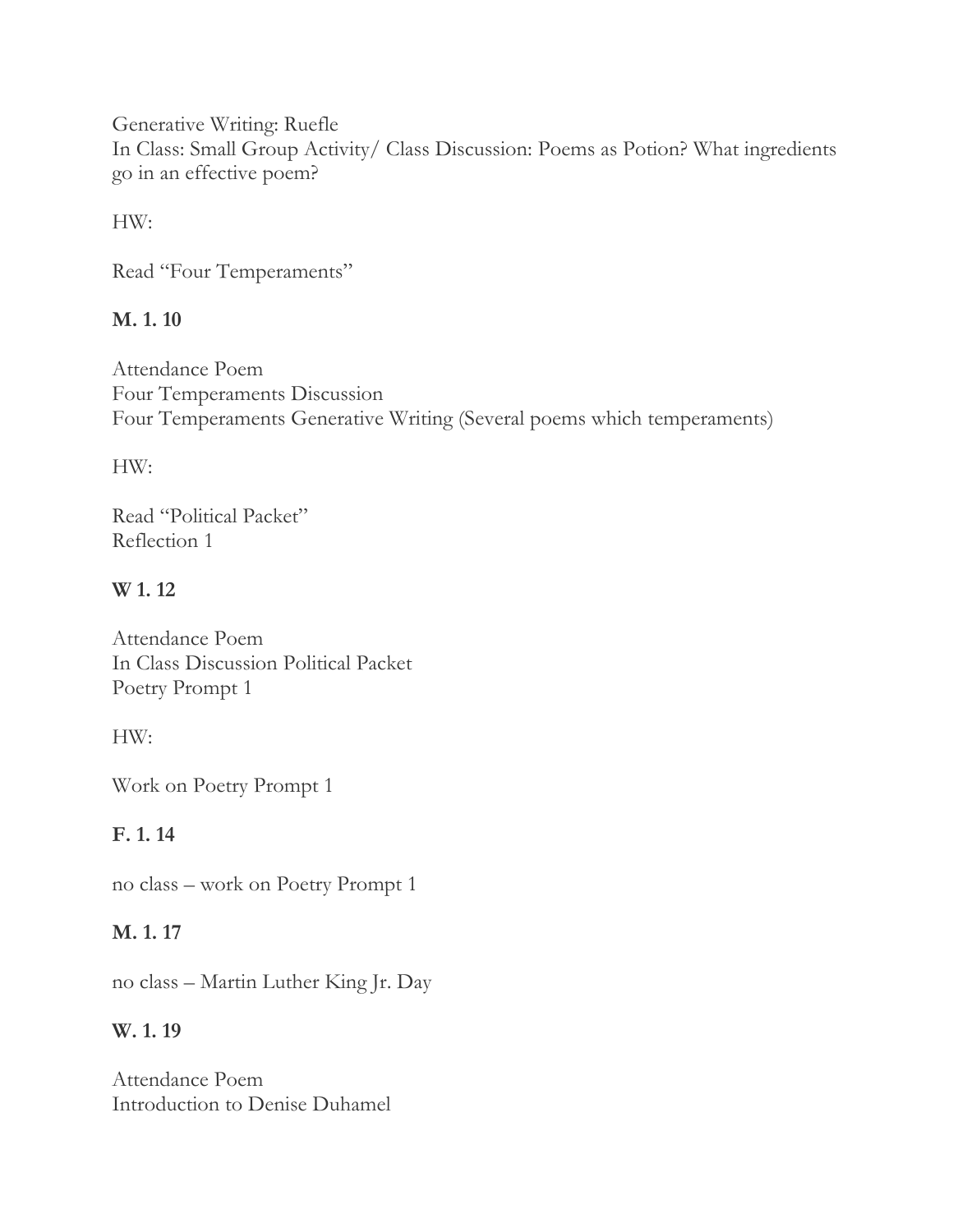Mini Workshop Poem 1

HW:

Read Denise Duhamel's Kinky 1<sup>st 1</sup>/2

# **F. 1. 21**

Attendance Poem Class Discussion *Kinky*

HW:

Read Denise Duhamel's *Kinky* 2<sup>nd t 1</sup>/2 Reflection 2

# **M. 1. 24**

Attendance Poem Introduction to Claudia Rankine In-class small group activity: *Kinky*

HW:

Read Claudia Rankine's *Citizen* 1 st ½

# **W. 1. 26**

Attendance Poem Class Discussion: *Citizen*

HW:

Read Claudia Rankine's *Citizen* 2 nd ½ Reflection 3 Poetry Prompt 2

# **F. 1. 28**

no class – work on Poetry Prompt 2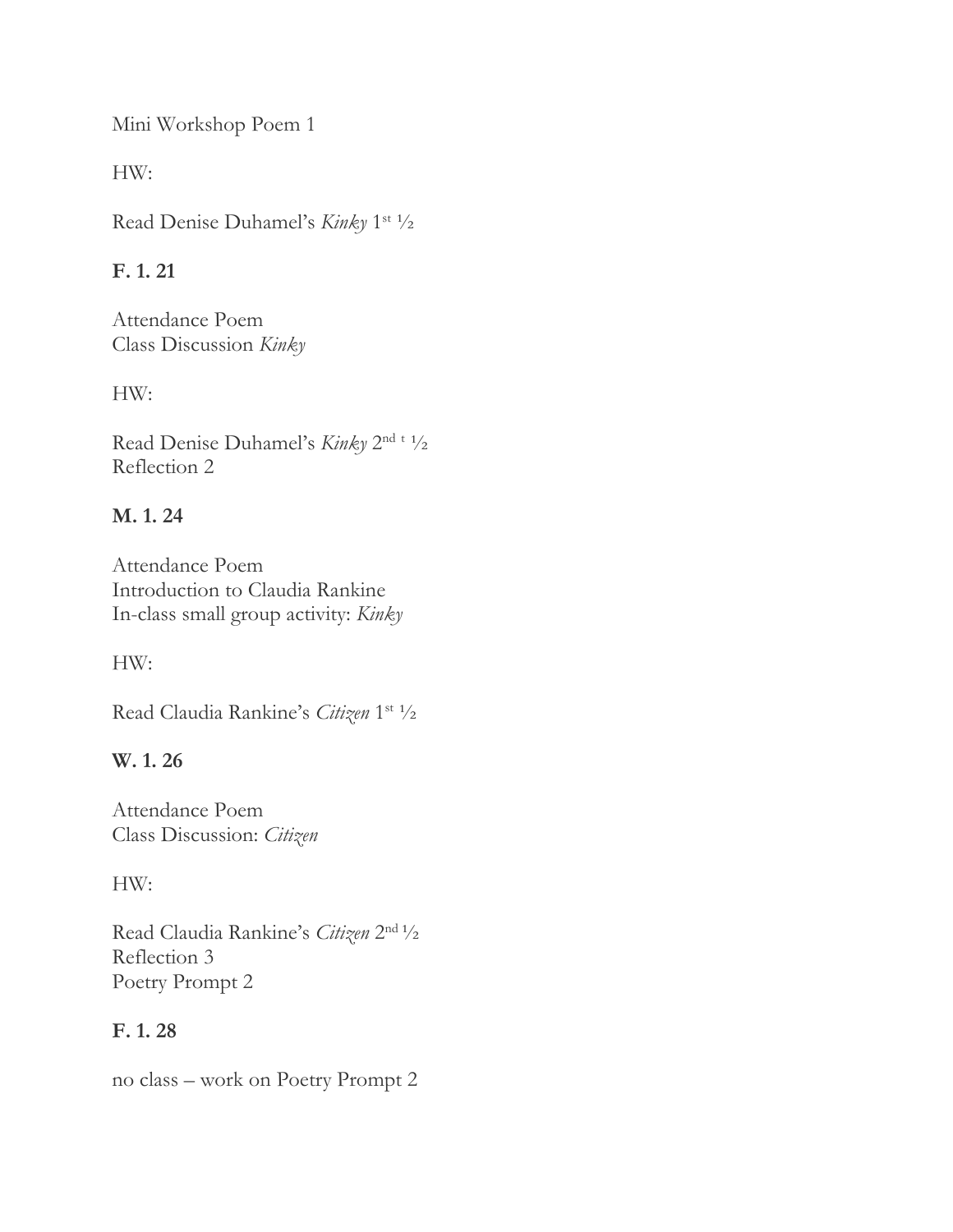### **M. 1. 31**

Attendance Poem Mini Workshop Poem 2

### HW:

Read Pop Culture Packet

# **W. 2. 2**

Attendance Poem In Class Discussion Pop Culture Packet Generative Writing Pop Culture Introduction Terrance Hayes

#### HW:

Read Terrance Hayes' How to Be Drawn 1<sup>st 1</sup>/2

# **F. 2. 4.**

Attendance Poem Class Discussion *How to Be Drawn*

#### HW

Read Terrance Hayes' *How to Be Drawn* 2nd ½ Reflection 4

#### **M. 2. 7**

Attendance Poem Small Group Activity *How to Be Drawn* Go over Poetry Analysis Guidelines

HW:

Poetry Analysis Proposal

#### **W. 2. 9**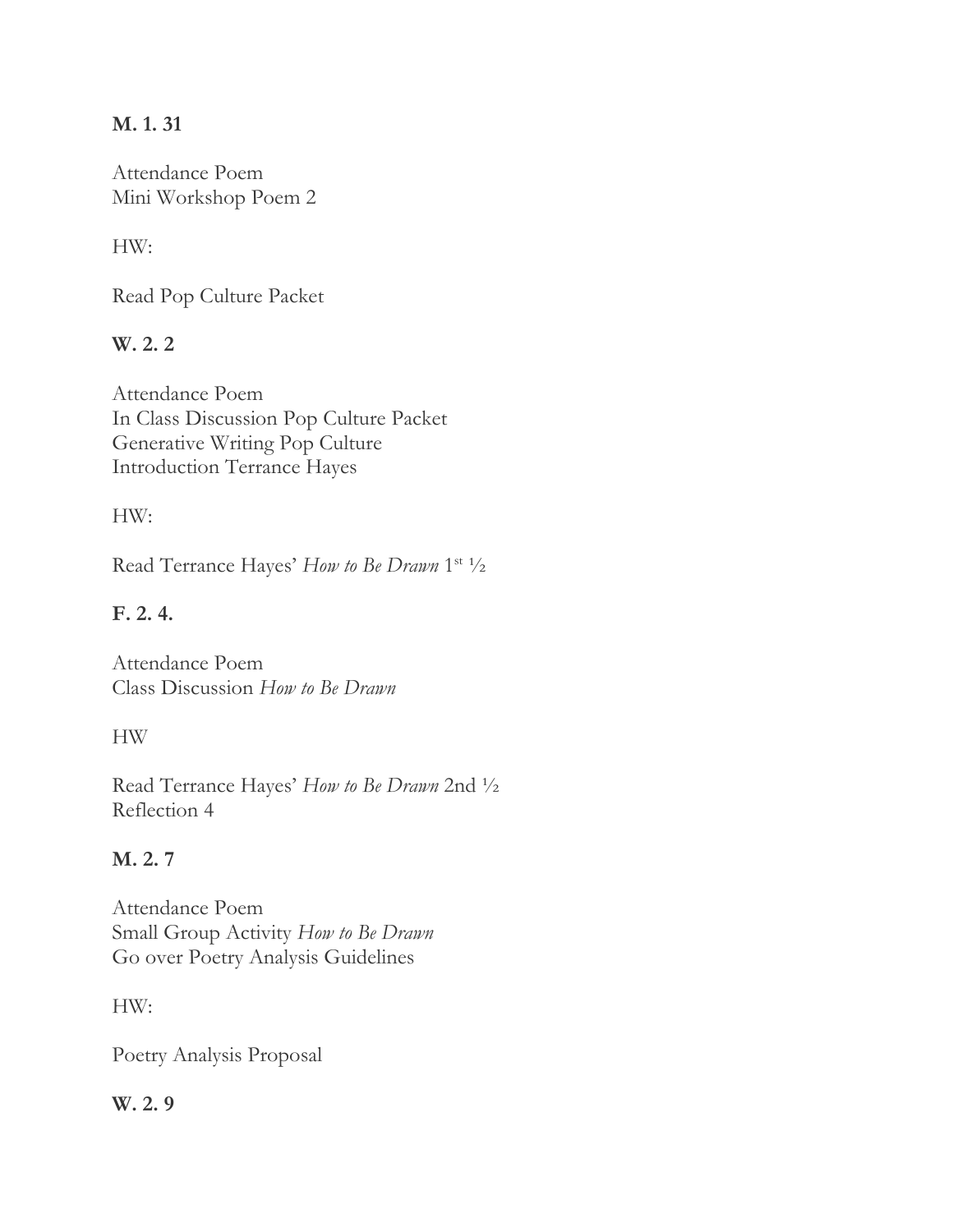Attendance Poem Introduction to Morgan Parker Class on Zoom today \*\*\*

# **F. 2.11**

#### **d**

no class – work on Poetry Analysis / Read Morgan Parker's *There Are Things More*  Beautiful Than Beyoncé 1<sup>st 1</sup>/2 / Reflection 5

# **MWF 2.14-18 CONFERENCES Poetry Analysis**

# **M 2. 21**

Attendance Poem Class Discussion *There Are Things More Beautiful Than Beyoncé*

# HW:

Work on Poetry Analysis Read Morgan Parker's *There Are Things More Beautiful Than Beyoncé* I 2<sup>nd 1</sup>/2

# **W 2. 23**

Attendance Poem Poetry Analysis Due at Midnight In Class Group Activity: Parker

HW:

Poetry Prompt 3

# **F. 2. 25**

no class – work on Poetry Prompt 3

# **M. 2. 28**

Attendance Poem Mini Workshop Poem 3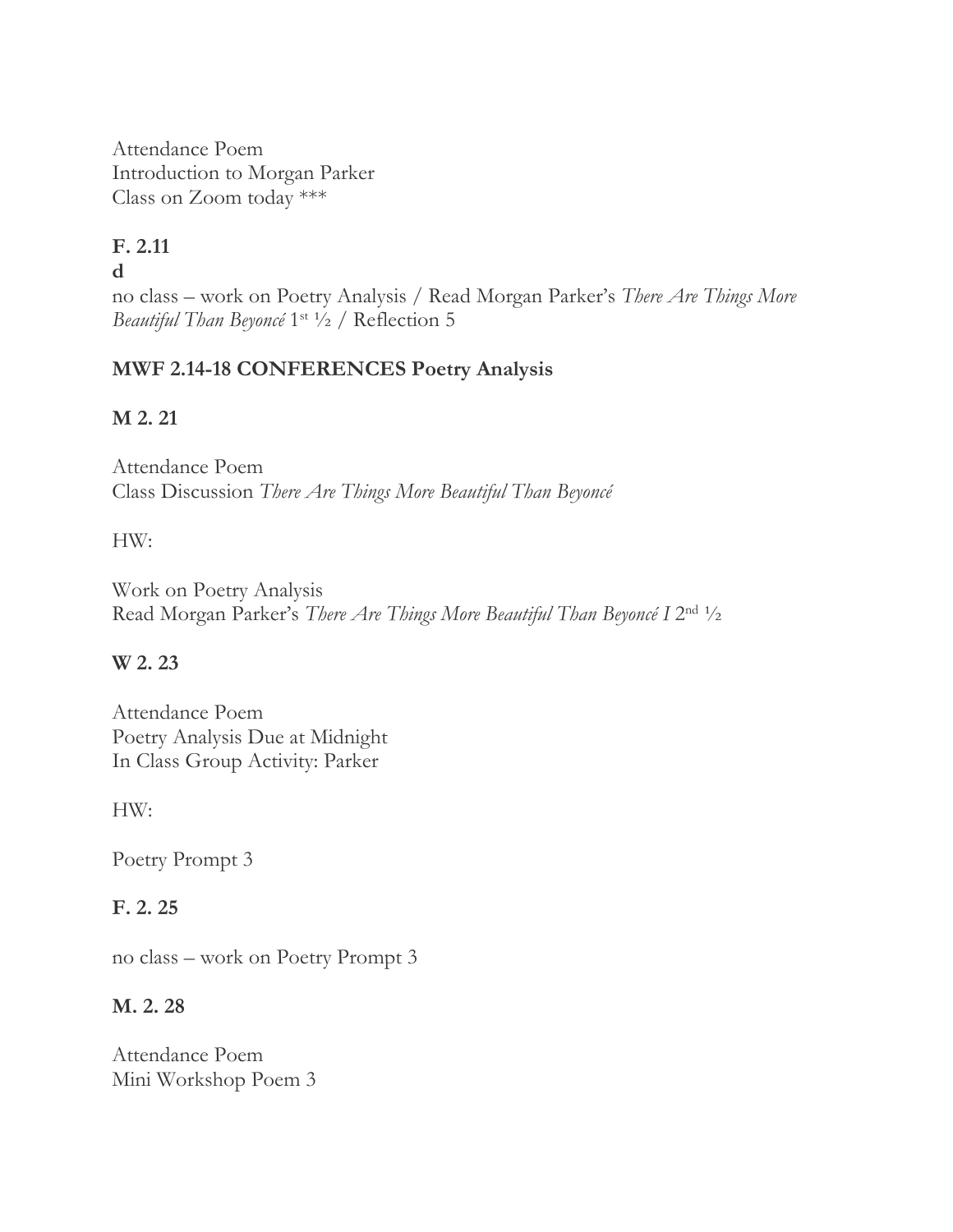HW:

Read Periscope Packet

# **W. 3. 2**

Attendance Poem Periscope: Generative Writing Introduction to Anna B. Sutton

# HW:

Read Anna B. Sutton's Savage Flower 1st 1/2 Reflection 6 Poetry Prompt 4

# **F. 3. 4**

no class – work on Poetry Prompt 4

# **M. 3. 7**

Attendance Poem In Class Discussion: Anna B. Sutton Mini Workshop Poem 4

HW:

# **W. 3. 9**

Attendance Poem Small Group Activity: Sutton Book Review Guidelines

HW:

Work on Book Review

# **F. 3. 11**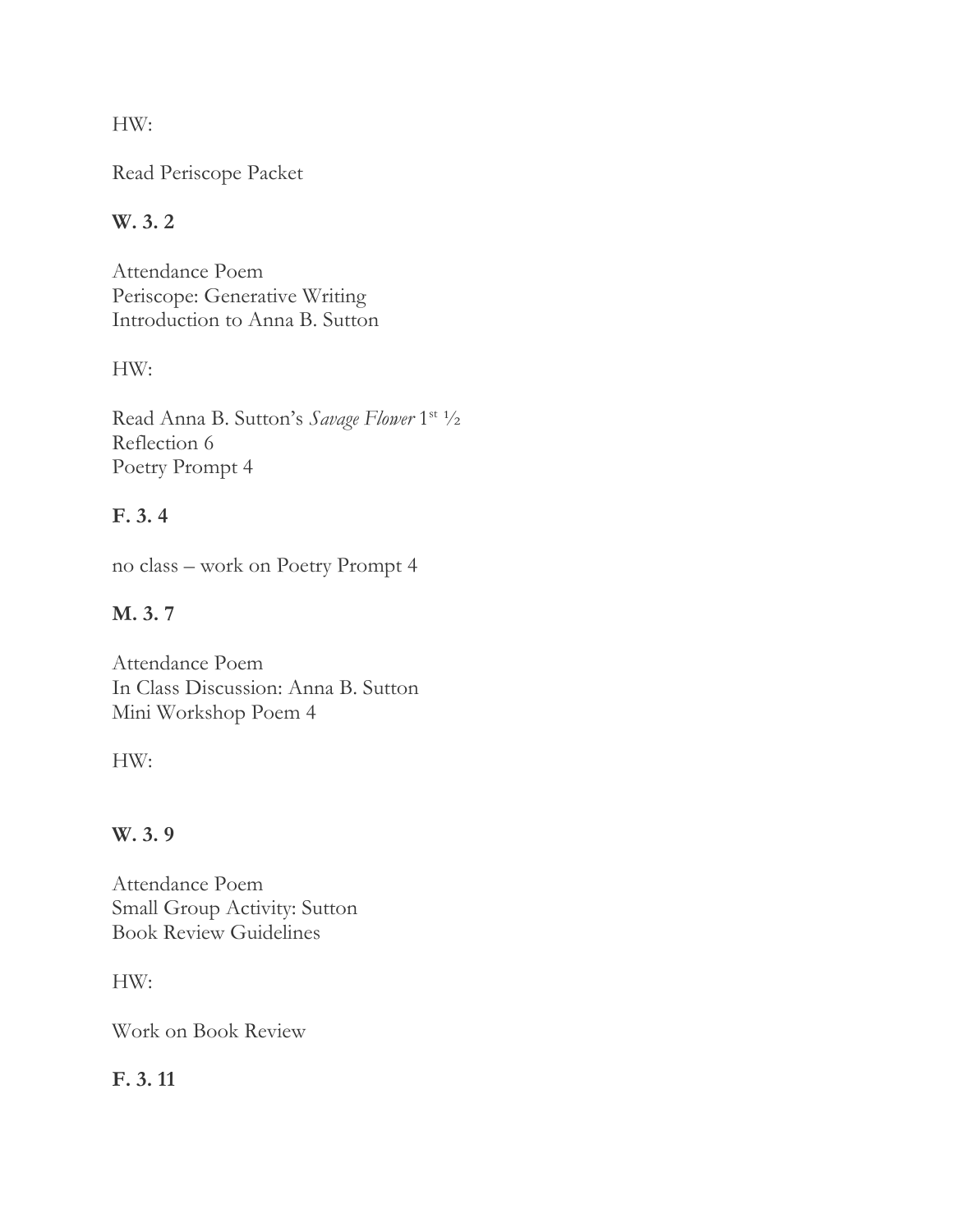Attendance Poem Book Review Peer Review

#### **MWF 3.14-18 NO CLASS SPRING BREAK**

### **MWF NO CLASS 3.21–25 CONFERENCES Book Review**

### **M. 3. 28**

Attendance Poem Introduction to Ellen Bass Class on Zoom\*\*

HW:

Work on Book Review Read Ellen Bass's Mules of Love 1<sup>st 1</sup>/2

### **W. 3. 30**

Attendance Poem In Class Discussion *Mules of Love* HW:

Poetry Prompt 5

# **F. 4. 1**

no class – work on Poetry Prompt 5 Book Review due at Midnight

# **M. 4. 4**

Attendance Poem Mini Workshop Poetry 5

HW:

Read Ellen Bass's *Mules of Love* 2 nd ½

# **W. 4. 6**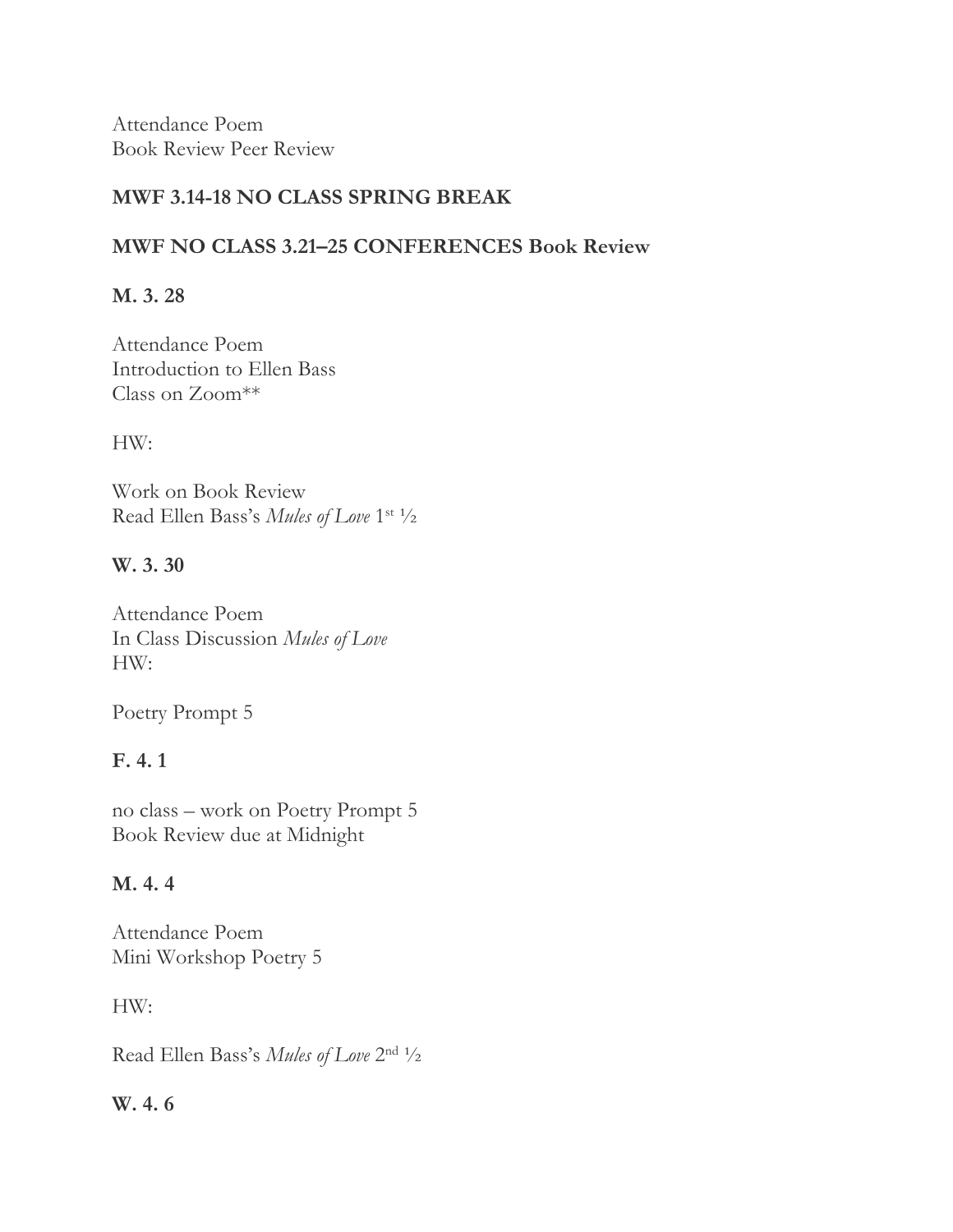Attendance Poem Small Group Activity: *Mules of Love* Poetry Prompt 6

# **F 4.8**

no class - work on Poetry Prompt 6

# **M 4.11-15 no class Conferences Poetry Portfolio**

### **M. 4.18**

Attendance Poem Mini Workshop: Poetry Portfolio

HW:

Poetry Portfolio

W. 4. 20

CELEBRATORY READING

HW:

Poetry Portfolio

**F. 4. 22**

CELEBRATORY READING

HW:

Poetry Portfolio

### \*\*\***POETRY PORTFOLIO, REVISIONS, AND LATE WORK DUE MONDAY APRIL 25**\*\*\*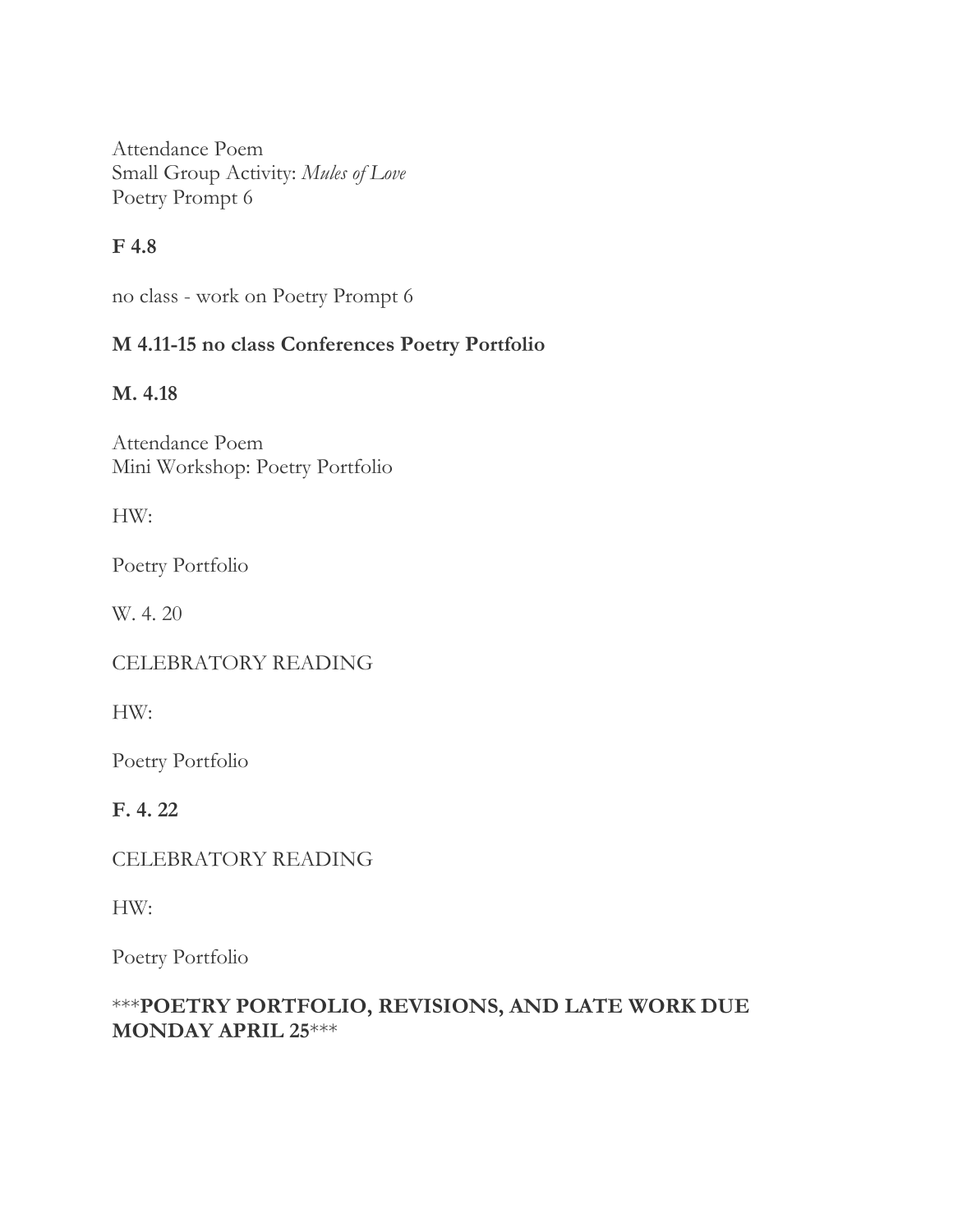# MAJOR ASSIGNMENT GUIDELINES

# **POETRY ANALYSIS**

 $10+$  pages

Select a poem (not from the course reading) which functions either as a criticism of pop culture or as a political statement and analyze it from the following viewpoints:

#### 20% *Role as Pop Culture Criticism/Political Statement*

The essay should include a thesis which indicates the poet, poem title, and your theory about how the poem is creating pop culture criticism or a political statement.

Example thesis:

In Anne Sexton's "Snow White and the Seven Dwarves", Sexton uses a mix of imagery and sound to re-write the traditional narrative of Snow White to shine light to America's flaws, such as an overemphasis on beauty and the normalization of greed.

#### 20% *Imagery*

Using specific examples from the source text, discuss how the poet is using imagery to make their point about pop culture/politics.

#### 20% *Sound*

Using specific examples from the source text, discuss how the poet is using sound to make their point about pop culture/politics.

#### 20% *Narrative*

Using specific examples from the source text, discuss how the poet is using narrative to make their point about pop culture/politics.

20% *Form*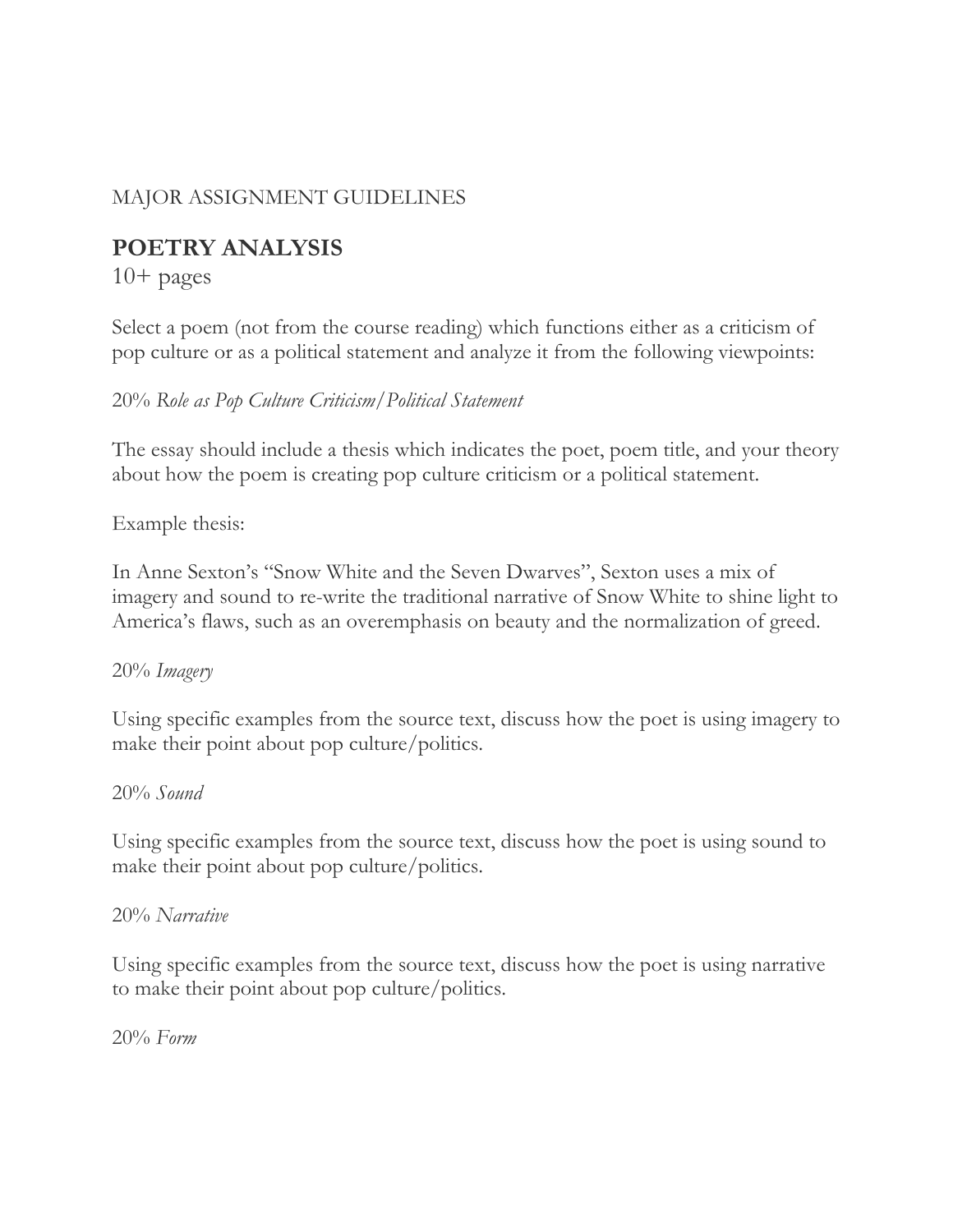Using specific examples from the source text, discuss how the poet is using form to make their point about pop culture/politics.

# **POETRY COLLECTION REVIEW**

7+ pages

Choose one of the collections from class to review.

# 20% *Capture the poet's voice*

Someone is reading this review because they are deciding whether or not to invest in the book. One of the best services you can do for a poet is introducing someone to their unique voice. You can do this by including quoted material which reflects the author's unique sound/imagery/syntax etc.

### 20% *Identify patterns*

Give readers a lens into the poetry collection they would not have otherwise. They can read the blurb for a summary, so you need to push beyond that. Does the author always include an epigraph? Write only in ghazals? Make consistent references to 1980's ballads? What patterns stick out and might reel a reader in?

#### 20% *Contextualize*

Choose a context and connect the collection in question to other texts within the context? For example, where does this collection fit within the poet's larger repertoire? How does it connect to other collections with similar subject matter? or to collections which focus on the same region? Or how does it compare with collections by the same press? Or which have won the same award?

# 20% *Personalize*

Discuss your personal connection to the collection. What does it mean to you as an individual? What did the collection change for you?

# 20% *Strengths/Weaknesses*

Discuss the collection's strengths, and if you can identify any, the weaknesses. Are there poems which stand out as exceptional? as weak? Does the poem focus on all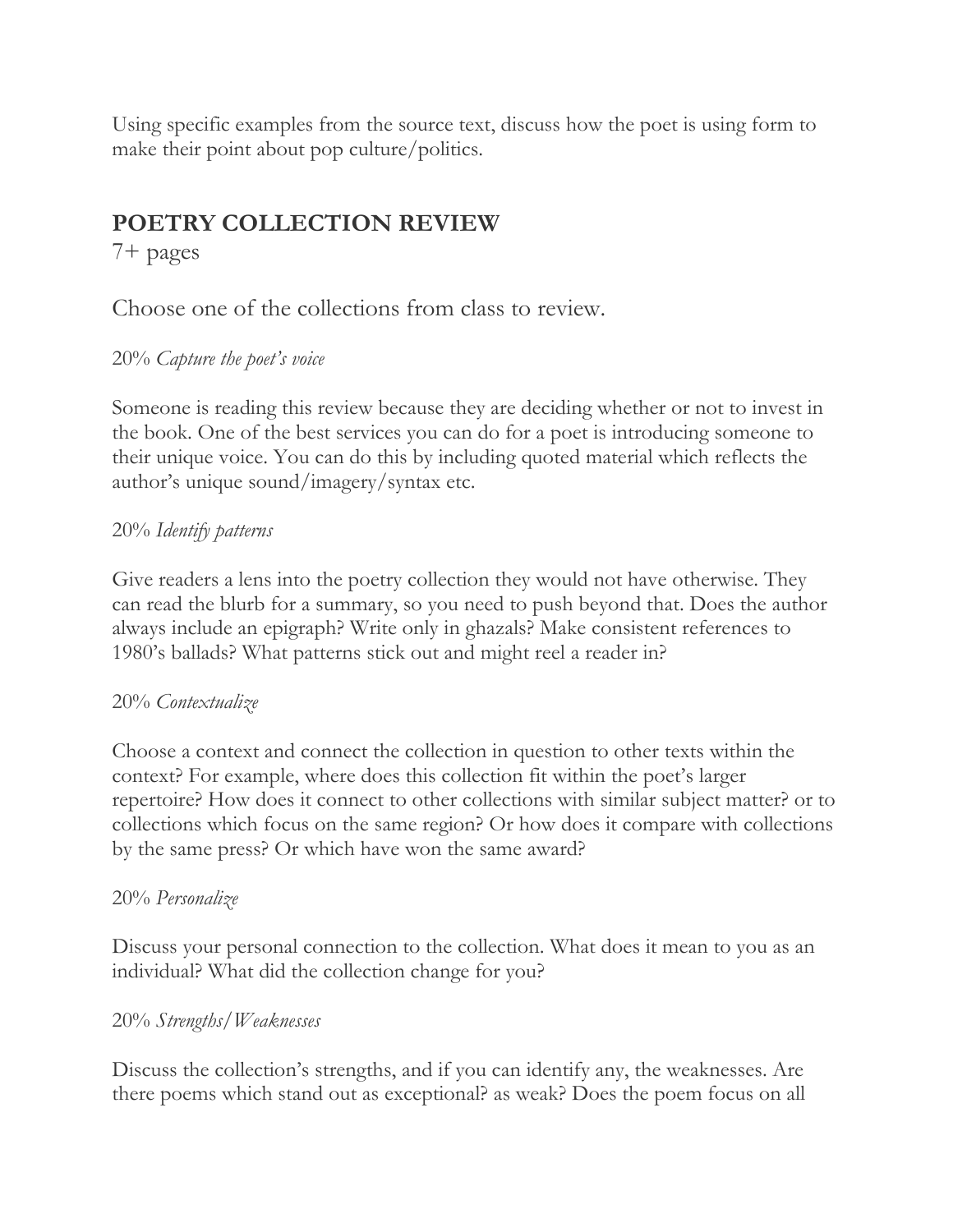four temperaments or only some of them? If you were the editor of the collection, what might you have done differently? Be sure to use quoted material and specific examples to support your claims.

# **POETRY PORTFOLIO**

13+ Pages

Collect the six poems you composed into a portfolio with a title, an introduction, and six process statements.

### 20% *Introduction*

What you put in the intro is really up to you, but you might consider including who you are as a poet, what your process is, patterns the readers might look forward to, or who/what influenced this portfolio.

### 40% *Six Poems*

At least two drafts of each poem of the six poems composed in class (you can add poems you wrote on your own if you like)

#### 40% *Six Poem Discussions*

For each poem include a 100–200-word process statement. Possible questions which might be addressed include: How did you compose this poem? Who or what influences helped shape the poem? What changes did you make and why? What did you enjoy about writing it? not enjoy? What do you hope the reader will take away from the poem?